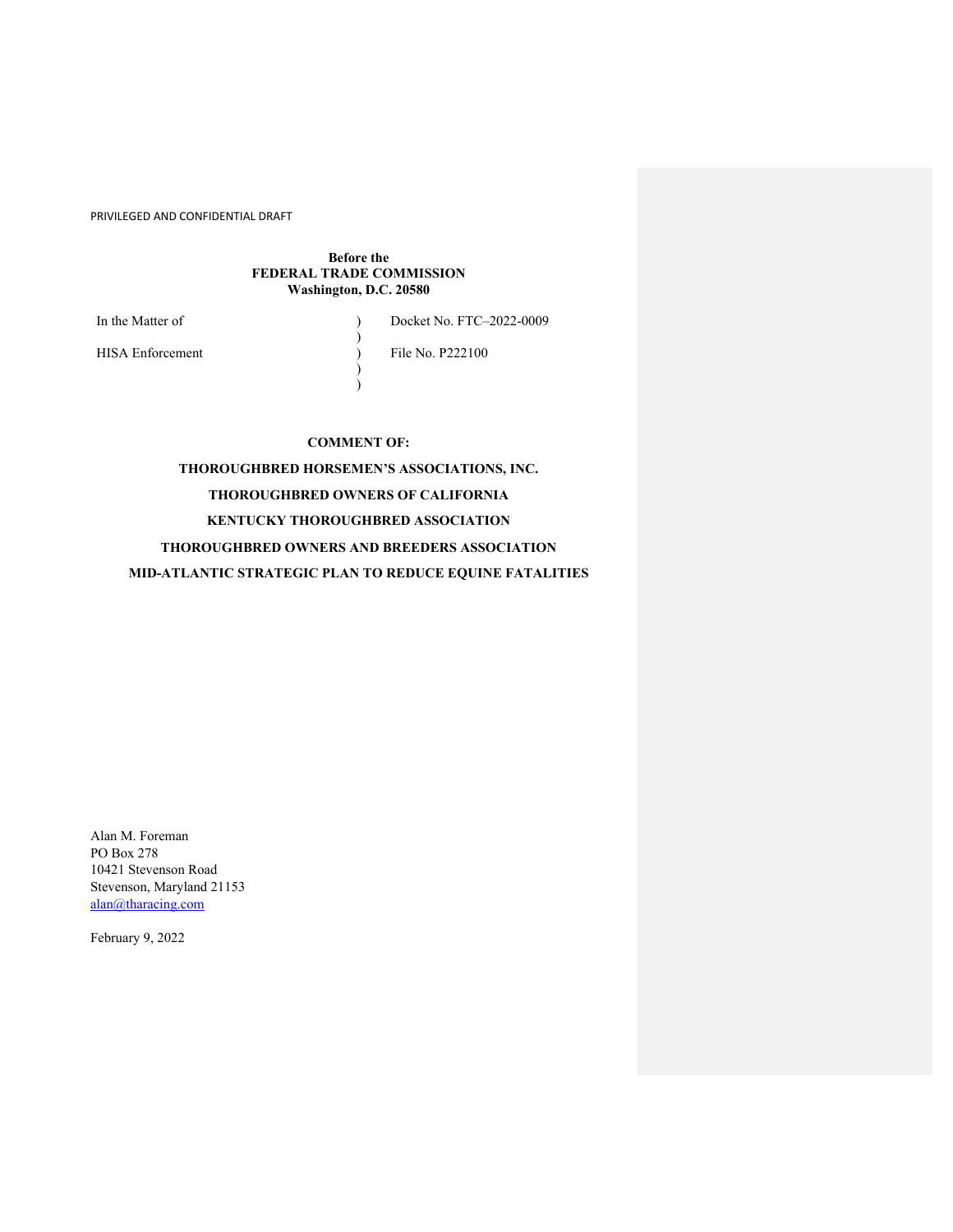The Thoroughbred Horsemen's Associations, Inc. ("THA"), Thoroughbred Owners of California ("TOC"), Kentucky Thoroughbred Association ("KTA"), Thoroughbred Owners and Breeders Association ("TOBA"), and Mid-Atlantic Strategic Plan to Reduce Equine Fatalities (hereinafter collectively referred to as the "Commenters") submit this comment to the Federal Trade Commission ("FTC" or "Commission ") in response to the proposed HISA Enforcement Rule, Docket No. FTC–2021–0076. The proposed Rule submission is a set of individual enforcement-related Rules proposed by the Horseracing Integrity and Safety Authority ("HISA" or the "Authority").

The Commenters comprise many of the leading associations of licensed Thoroughbred horse owners and trainers in the United States, as well as the industry stakeholders and regulators from the Mid-Atlantic region, and we have – sometimes individually and sometimes jointly – provided feedback to the Authority as it develops its Rules. We have been intimately involved in developing rules and standards for equine health, safety and welfare and the integrity of racing in the heavily state-regulated horse racing industry for many years. We previously filed a comment on the Authority's proposed Racetrack Safety Rules, Docket No. FTC–2021–0076, on January 19, 2022 (the "January 19 comment").

Commenters generally support the implementation of strong enforcement mechanisms to help protect the health and safety of covered horses. With respect, we believe that certain aspects of the proposed enforcement Rules are inconsistent with the Act and the Commission's rules, and should be remanded to the Authority and/or subject to an interim final rule to resolve the specific issues we highlight.

# **I. BACKGROUND ON COMMENTERS.**

Commenters include trade associations of horse owners and trainers, who represent the collective interests of a substantial portion of horse owners and trainers in this country in the regular contractual process and conduct of racing with racing associations, amongst industry organizations, and before local, State and federal governmental bodies. Additional information about commenters can be found in the January 19 Comment.

- The THA represents more than 20,000 owners and trainers through its constituent organizations at major racetracks in New York, New Jersey, Maryland, Delaware, Pennsylvania and Illinois and is a highly regarded and influential voice on all issues affecting owners and trainers.
- The TOC represents the interests of Thoroughbred owners and trainers in California who race at Santa Anita, Del Mar, Golden Gate and Los Alamitos and is highly influential in California racing and in national organizations.
- The KTA is a highly influential organization of owners, trainers and breeders in Kentucky and in state and national organizations.
- The TOBA is a national organization of owners and breeders. Among its responsibilities is the Graded Stakes Committee, which ranks races in the United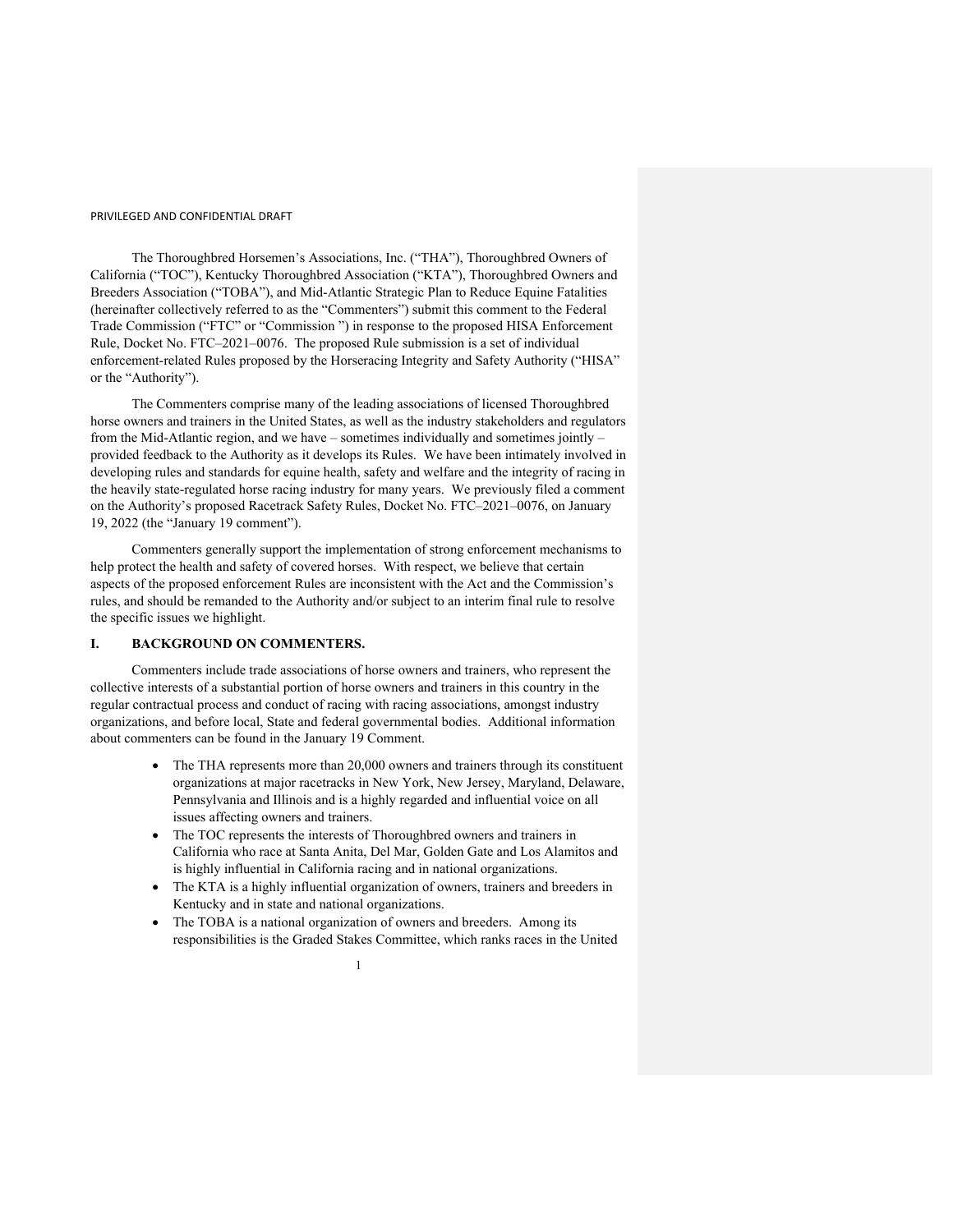States in relation to their quality and importance. The value of horses, particularly for breeding purposes, is affected by their ability to compete and win races that are given "black type" by the Graded Stakes Committee.

• The Mid-Atlantic Strategic Plan to Reduce Equine Fatalities (the "Plan") is a coalition of horsemen's organizations, racing associations, regulators, veterinarians, breeders and other industry stakeholders in eight (8) States in the Mid-Atlantic region (the largest concentration of daily live racing in the United States), who have combined to implement an ongoing strategic plan comprised of rules, protocols and best practices designed to enhance equine health, safety and welfare, identify horses potentially at risk of fatal injury and reduce equine **fatalities** 

## **II. STANDARD OF REVIEW AND REQUEST FOR RELIEF.**

As the Commission has noted, "[t]he Act gives the Commission two criteria against which to measure proposed rules and rule modifications: 'The Commission shall approve a proposed rule or modification if the Commission finds that the proposed rule or modification is consistent with—(A) this chapter; and (B) applicable rules approved by the Commission.'" *HISA Enforcement* Proposed Rule, 87 Fed. Reg. 4023, 4027 (Jan. 26, 2022) (citing 15 U.S.C. §  $3053(c)(2)$ ). "In other words, the Commission will evaluate the proposed rule for its consistency with the specific requirements, factors, standards, or considerations in the text of the Act as well as the Commission's procedural rule." *Id*.

The Commission's procedural rule, in turn, requires a significant amount of information to justify rules, including evidence that must be "sufficiently detailed and contain sufficient analysis to support a Commission finding that a proposed rule or modification satisfies the statutory requirements. For instance, a mere assertion or conclusory statement that a proposed rule or modification is consistent with the requirements of the Act is insufficient." 16 C.F.R. § 1.142(e).

As explained in our January 19 Comment, the Commission could take one of two steps to address issues with the Authority's proposed role. First, it could disapprove the specific rule and adopt the Commenters' recommendation for modification, and allow the Authority to resubmit the rule. 15 U.S.C.  $\S 3053(c)(3)(A)$ . In the alternative, the Commission could adopt an interim rule, pursuant to 15 U.S.C. § 3053(e), that implements the remainder of the Authority proposed enforcement rule, with the modifications proposed by Commenters, in order to protect the health and safety of covered horses. *Id*.

# **III. SPECIFIC RULE PROVISIONS SHOULD BE DISAPPROVED BY THE FTC AND REMANDED FOR FURTHER DEVELOPMENT.**

Below we outline the specific Rule provisions that the FTC should disapprove based on the statute and the FTC's rules, and that should be remanded for further consideration by the Authority. We include proposed alternatives for the FTC's consideration.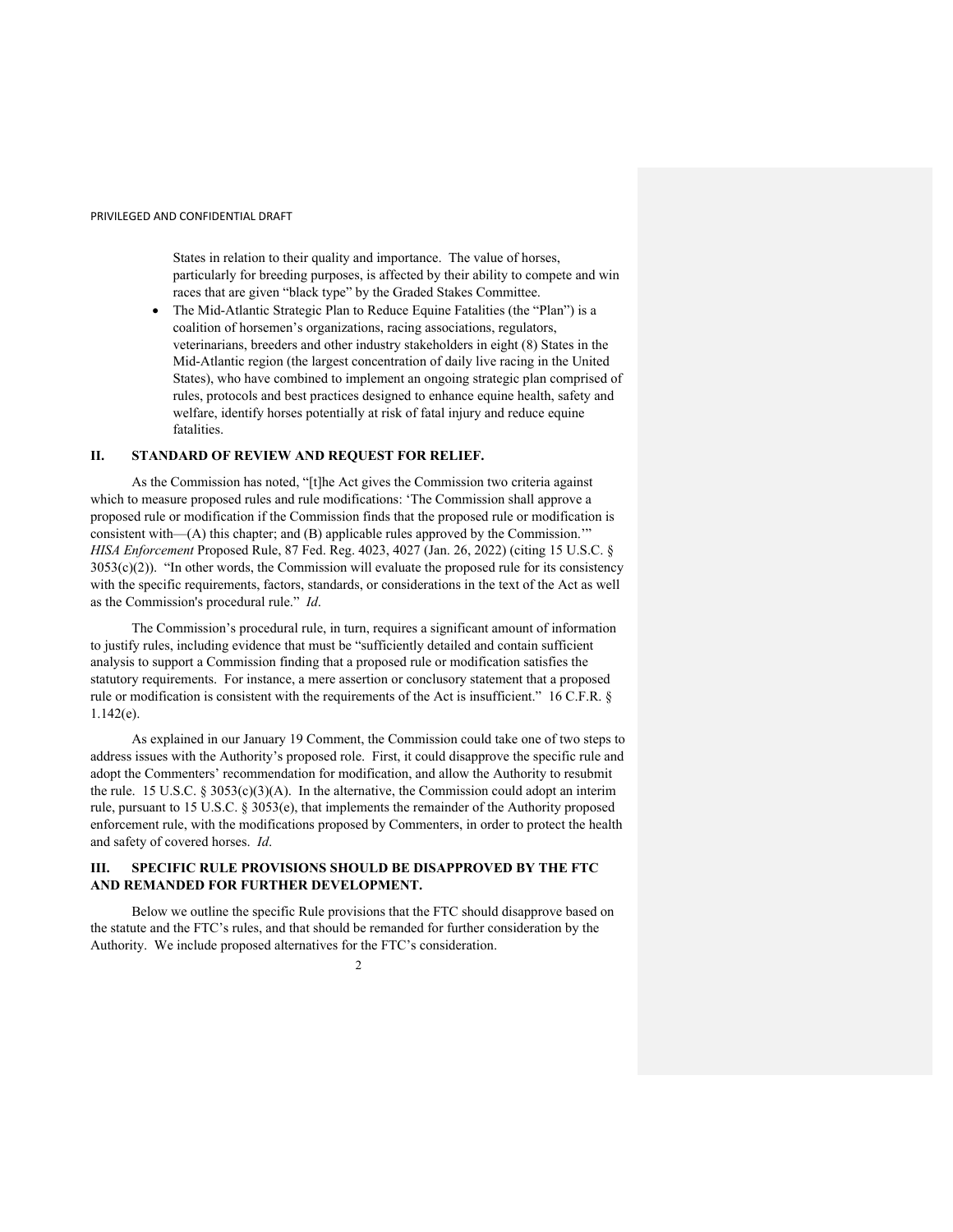# **A. Imposition of an Arbitrary Financial Penalty Range and Mandatory Minimum in Rule 8200.**

## **1. Authority's Proposed Rule.**

Proposed Rule  $8200(b)(2)(ii)$ :

(b) Imposition of Sanction. The Authority, the Racetrack Safety Committee, the stewards, any steward or body of stewards selected from the National Stewards Panel, or an Arbitral Body, after any hearing required to be conducted in accordance with the Rule 7000 Series and upon finding a violation or failure to comply with the regulations of the Authority with the exceptions identified in paragraph (a), may impose one or more of the following sanctions on a Covered Person for each violation of the rules of the Authority:

(2) impose a fine upon a Covered Person in the following amounts:

(i) Up to \$50,000 for a first violation, or

(ii) from \$50,000.00 to \$100,000.00 for a second violation of the same or similar nature to a prior violation, or any violation that due to its nature, chronicity, or severity poses an actual or potential threat of harm to the safety, health, and welfare of Covered Persons, Covered Horses, or the integrity of Covered Horseraces;

### **2. Deficiencies in Proposed Rule.**

Rule 8200(b) effectively sets a penalty threshold for a first violation that seems arbitrary and excessive. Commenters agree that the Authority and other listed entities should have the ability to impose substantial penalties commensurate with the nature of the violation, but no standards or guidance is given, unlike penalties for improper use of the riding crop. Further, we believe that setting a minimum fine of \$50,000 for a second violation unreasonably limits the discretion of the Authority or other entity if a fine less than \$50,000 is warranted based on the specific conduct. As a result of such limited discretion, either no penalty may be imposed or one that is too high based on the facts.

The Authority does not provide sufficient support for a minimum financial penalty that would apply across all potential violations related to safety, or for such a wide range of financial penalties without standards or guidance. This is in contrast to the penalties for riding crop violations, for example, which are covered in the separate Racetrack Safety Rules (and discussed in Commenters' January 19 Comment). Those penalties are tailored to the severity of the violation (and also involve much lower financial amounts). The lack of guidance and the blanket minimum raise significant question as to the requirement that the Authority grant "due process" in 15 U.S.C.  $\S 3057(c)(3)$ . In any event, the Authority does not adequately justify its approach in its Federal Register submission. On the contrary, the Authority's justification focuses on its ability to tailor penalties to the seriousness of a violation, which is inconsistent with a lack of guidance and a mandatory minimum for financial penalties. We note that FINRA, upon which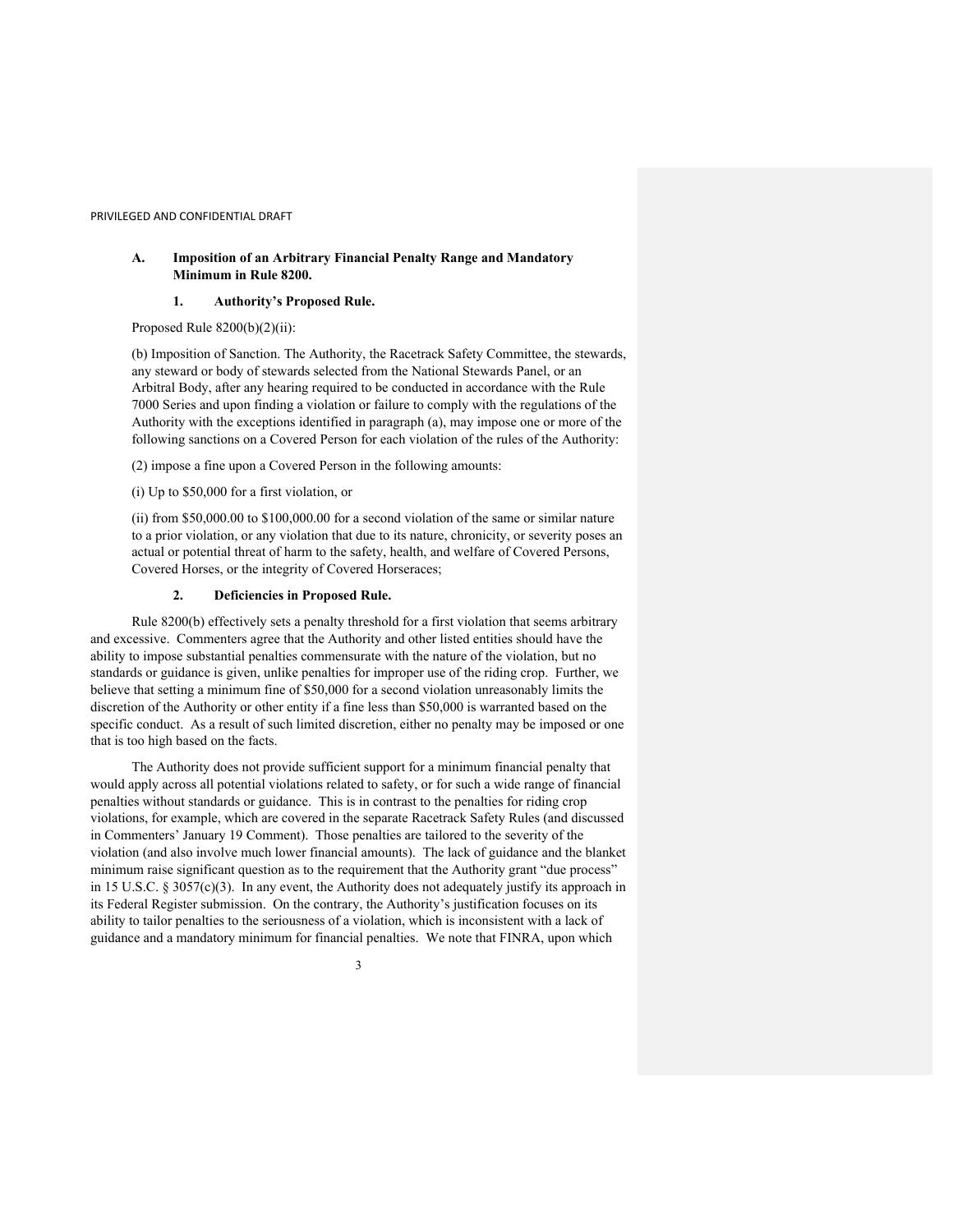HISA relies for comparative legal purposes, has Sanctions Guidelines that give affected persons notice of potential penalties for rules violations.<sup>1</sup> HISA has made no such determinations and should be required to do so.

# **3. Proposed Alternative.**

We recommend that HISA be required to circulate for comment and submit more detailed guidance and standards for imposition of monetary penalties under Rule 8200. In the interim, the Commission may adopt a modified rule as follows:

(2) impose a fine upon a Covered Person in the following amounts:

(ii)  $f$ rom up to \$50,000.00 to \$100,000.00 for a second violation of the same or similar nature to a prior violation, or any violation that due to its nature, chronicity, or severity poses an actual or potential threat of harm to the safety, health, and welfare of Covered Persons, Covered Horses, or the integrity of Covered Horseraces;

### **B. Granting Unlimited Access and Seizure Powers.**

**1. Authority's Proposed Rule.**

Proposed Rule 8400(a):

. . .

The Commission, the Authority, or their designees:

(1) Shall have free access to the books, records, offices, racetrack facilities, and other places of business of Covered Persons that are used in the care, treatment, training, and racing of Covered Horses, and to the books, records, offices, facilities, and other places of business of any person who owns a Covered Horse or performs services on a Covered Horse; and

(2) May seize any medication, drug, substance, paraphernalia, object, or device in violation or suspected violation of any provision of 15 U.S.C. 57A or the regulations of the Authority.

# **2. Deficiencies in Proposed Rule.**

The statute does not allow the Commission, Authority, or any designee to have unfettered "free access" to records and facilities or seizure authority. Rather, Section 3054(h) indicates that "[t]he Authority shall have subpoena and investigatory authority with respect to civil violations committed under its jurisdiction." 15 U.S.C. § 3054(h). And indeed, Rule 8400(d) provides the Authority power to submit subpoenas for documents and witness testimony.

<sup>4</sup> <sup>1</sup> See FINRA, Sanctions Guidelines, https://www.finra.org/rules-guidance/oversight-enforcement/sanctionguidelines.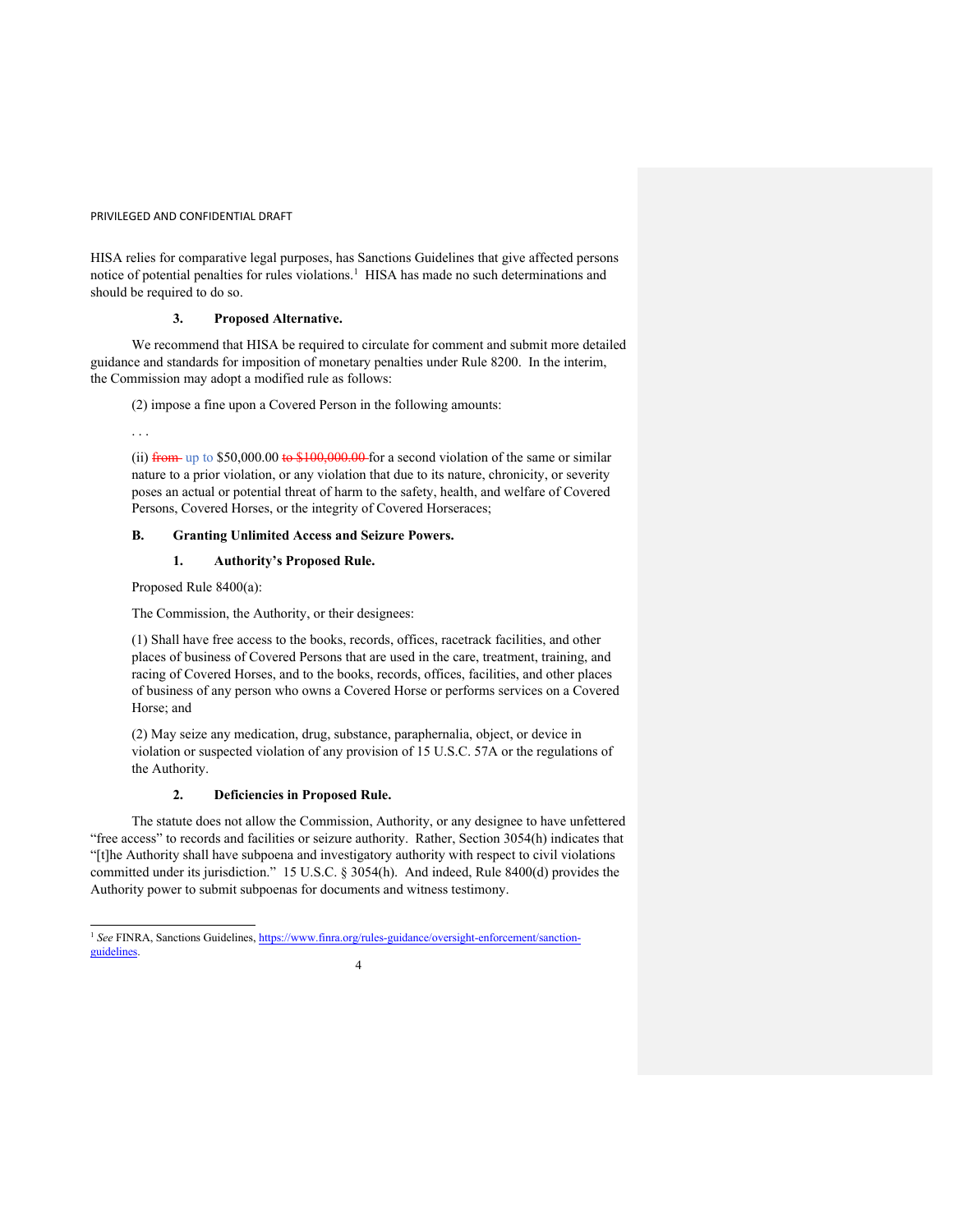The Authority appears to read "investigatory authority," broadly, but investigations require some baseline level of process. *Cf*. 15 U.S.C. § 3057(c)(3) (rules for disciplinary process require "due process"). "Investigatory authority" does not imply the ability to "freely access" the place of business of any person who owns a Covered Horse or performs service on a Covered Horse, apparently for **any** purpose (emphasis supplied). Moreover, reading "investigatory authority" broadly would render "subpoena . . . authority" meaningless since the Authority would never need to issue a subpoena for documents. Similarly, "seizure" of property falls entirely outside of routine investigations and is inconsistent with the requirement that the Authority issue a subpoena.

Additionally, it is inappropriate for the Commission, Authority, or designee to have unfettered access to the books, records, offices, facilities and other places of business for any person who owns a Covered Horse. Why should they have access unless it is directly related to the Covered Horse? The Authority provides no justification for this. Further, regardless of the Authority's investigatory process, the statute clearly does not also provide the Commission or unspecified "designees" comparable powers to the Authority.<sup>2</sup>

Finally, under FINRA's enforcement , FINRA can issue requests for documents and testimony, but does not have unfettered search and seizure authority, and the request must be related to an actual investigation.<sup>3</sup> The Authority's proposal is far too broad.

## **3. Proposed Alternative.**

Delete "and to the books, records, offices, facilities, and other places of business of any person who owns a Covered Horse or performs services on a Covered Horse".

# **C. Failing to Ensure Veterinary or other Relevant Experts Are Included on Adjudicatory Panels.**

#### **1. Authority's Proposed Rule.**

Proposed Rule 8340:

(a) An initial hearing before the Board shall be conducted by a panel of three Board members. The Board chair shall appoint the panel members and shall also designate one of them as the chair of the panel.

(b) An initial hearing before the Racetrack Safety Committee shall be heard by a quorum of the Racetrack Safety Committee. The Racetrack Safety Committee chair shall act as the chair of the hearing panel unless the Chair is unavailable, in which case the Racetrack

**Commented [1]:** Alan, I think the whole provision should be deleted, right? Alternatively we could add language that the Authority can issue requests for documents, etc.

<sup>&</sup>lt;sup>2</sup> The Commission's investigatory powers are outlined in its own rules of practice, and there is no basis to change them under the statute or for the Authority to propose a change to the Commission's rules.

<sup>5</sup> <sup>3</sup> See FINRA, Regulatory Notice 09-17, https://www.finra.org/rules-guidance/notices/09-17 (discussing process for FINRA issuing request for documents and information under its Rule 8210 procedures).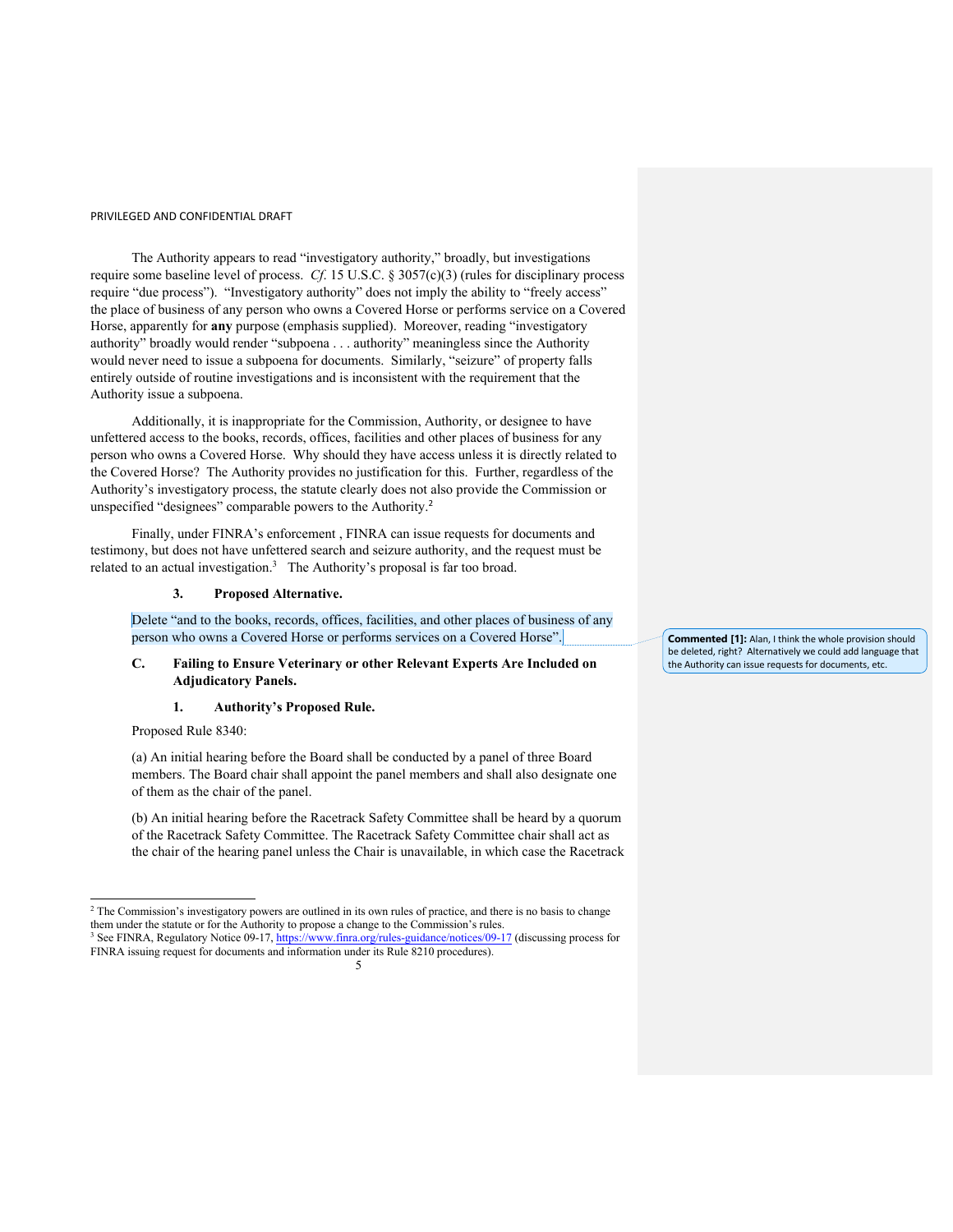Safety Committee chair shall designate a member of the quorum to act as the chair of the panel.

Proposed Rule 8330:

With regard to any matter involving an alleged violation of a rule established in Rule 8100, the Board of the Authority may at its discretion and taking into account the seriousness of the violation and the facts of the case:

(a) Refer the matter to the National Stewards Panel for adjudication in conformity with the procedures established in the Rule 7000 Series;

(b) Refer the matter to an independent Arbitral Body for adjudication in conformity with the procedures established in the Rule 7000 Series;

#### **2. Deficiencies in Proposed Rule.**

The proposed process in Rule 8340 allows for sub-groups of the Authority's Board and Racetrack Safety Committee to adjudicate disputes. The Authority generally justifies this process by noting that "[t]he hearing process is necessary to ensure that the penalties imposed upon Covered Persons are based upon a legitimate legal process that comports with the principles of due process." 87 Fed. Reg. at 4026. However, as a result, no veterinary or other relevant expert may be included on any individual hearing panel. There is a danger that hearing panels could be populated with individuals who lack substantive knowledge. This should be remedied. The potential violations to be adjudicated may include details questions around equine medication, treatment, and safety, that will require specialized expertise. Without inclusion of such expertise on the panel, the Authority will not accomplish its stated goal of achieving "due process." Any hearing panel should be populated with a qualified expert related to the asserted violation.

As for Rule 8330, here and elsewhere, the Authority refers to a "National Stewards Panel" and an "Arbitral Body," but these are not defined. The Authority should be required to submit proposed definitions of those terms as part of forthcoming rule submissions, and those panels should include veterinary or other relevant experts as well.

### **3. Proposed Alternative.**

Proposed Rule 8340:

(a) An initial hearing before the Board shall be conducted by a panel of three Board members. The Board chair shall appoint the panel members and shall also designate one of them as the chair of the panel.

(b) An initial hearing before the Racetrack Safety Committee shall be heard by a quorum of the Racetrack Safety Committee. The Racetrack Safety Committee chair shall act as the chair of the hearing panel unless the Chair is unavailable, in which case the Racetrack